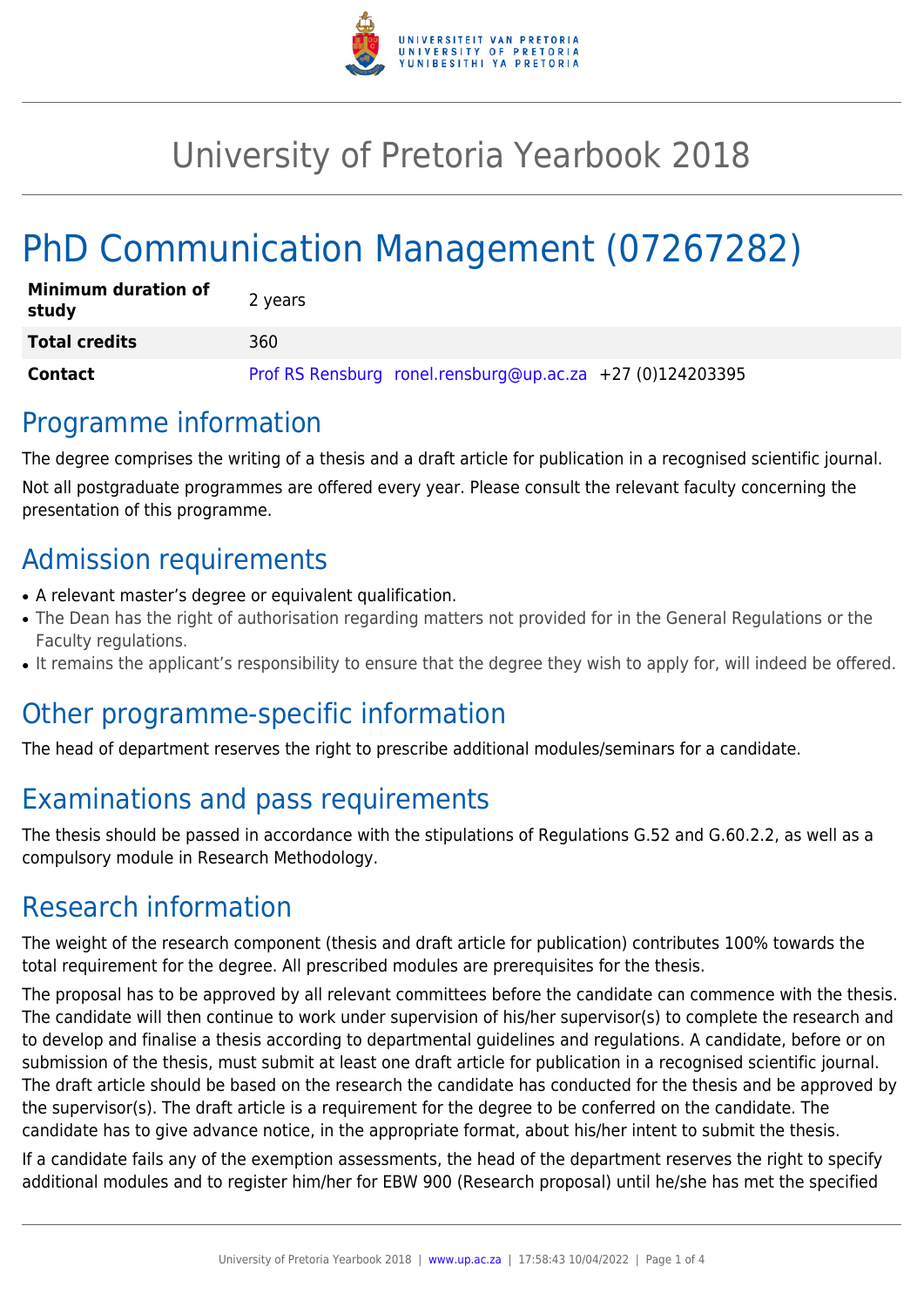

requirements.

The research component comprises the writing of a thesis and a draft article for publication. A two-page outline proposal has to be submitted to the head of the department. Upon approval of the proposal, a supervisor(s) will be appointed. The candidate will work under the guidance of his/her supervisor to develop a detailed research proposal according to the departmental guidelines. The proposal has to be approved by all relevant committees before the candidate can commence with the thesis. The candidate will then continue to work under supervision of his/her supervisor to complete the research and to develop and finalise a thesis according to departmental guidelines and regulations. A public defence of the final thesis is required as part of the examination process.

A candidate, before or on submission of the thesis, must submit at least one draft article for publication in a recognised academic journal. The draft article should be based on the research the candidate has conducted for the thesis and be approved by the supervisor. The draft article is a necessary condition for the degree to be conferred on the candidate.

The weight of the research component (thesis and draft article for publication) contributes 100% towards the total requirement for the degree (thesis 80%, article 20%). All prescribed modules are prerequisites for the thesis.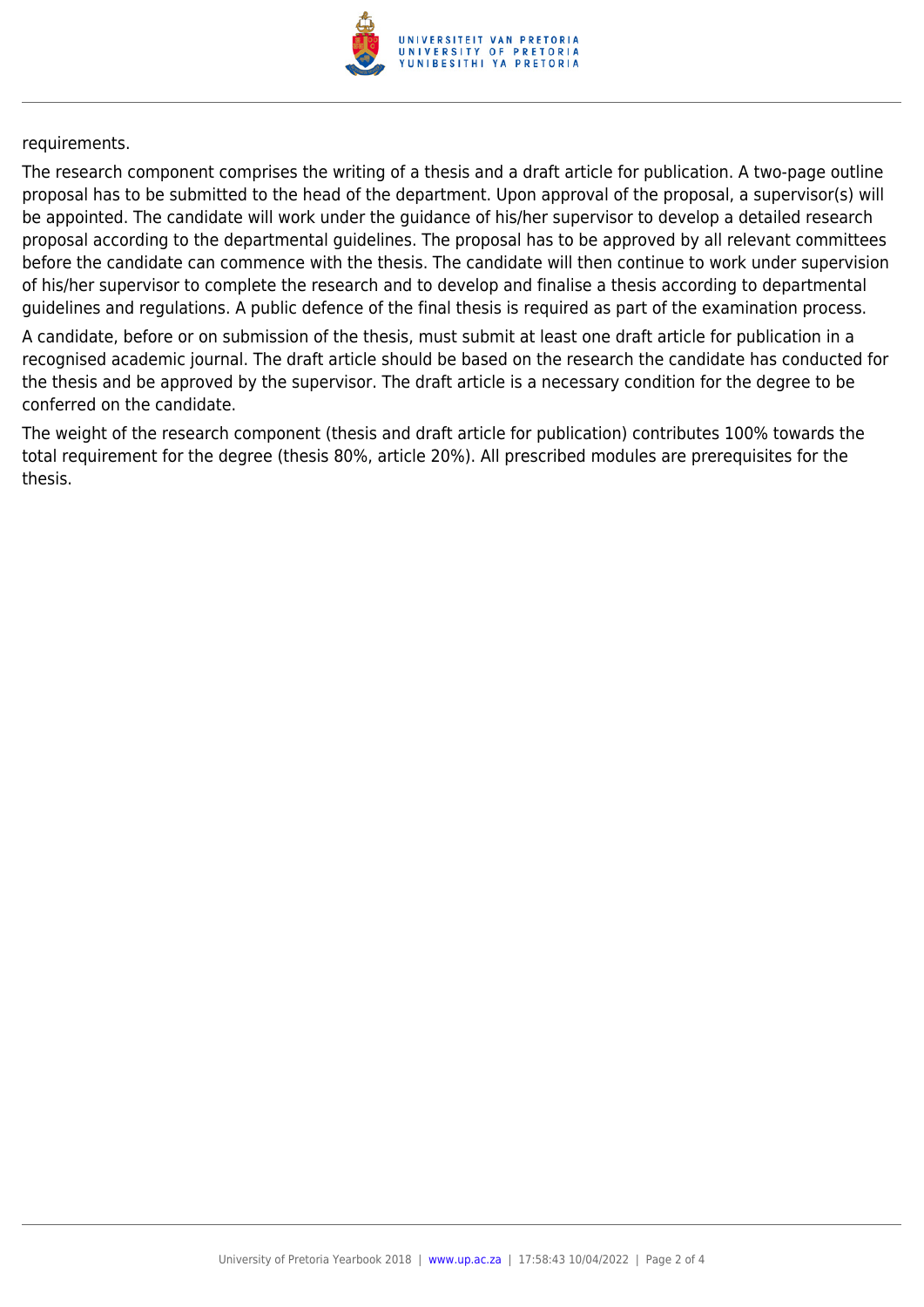

### Curriculum: Year 1

**Minimum credits: 360**

#### **Core modules**

[Thesis: Communication management 995](https://www.up.ac.za/faculty-of-education/yearbooks/2018/modules/view/KOB 995) (KOB 995) - Credits: 360.00